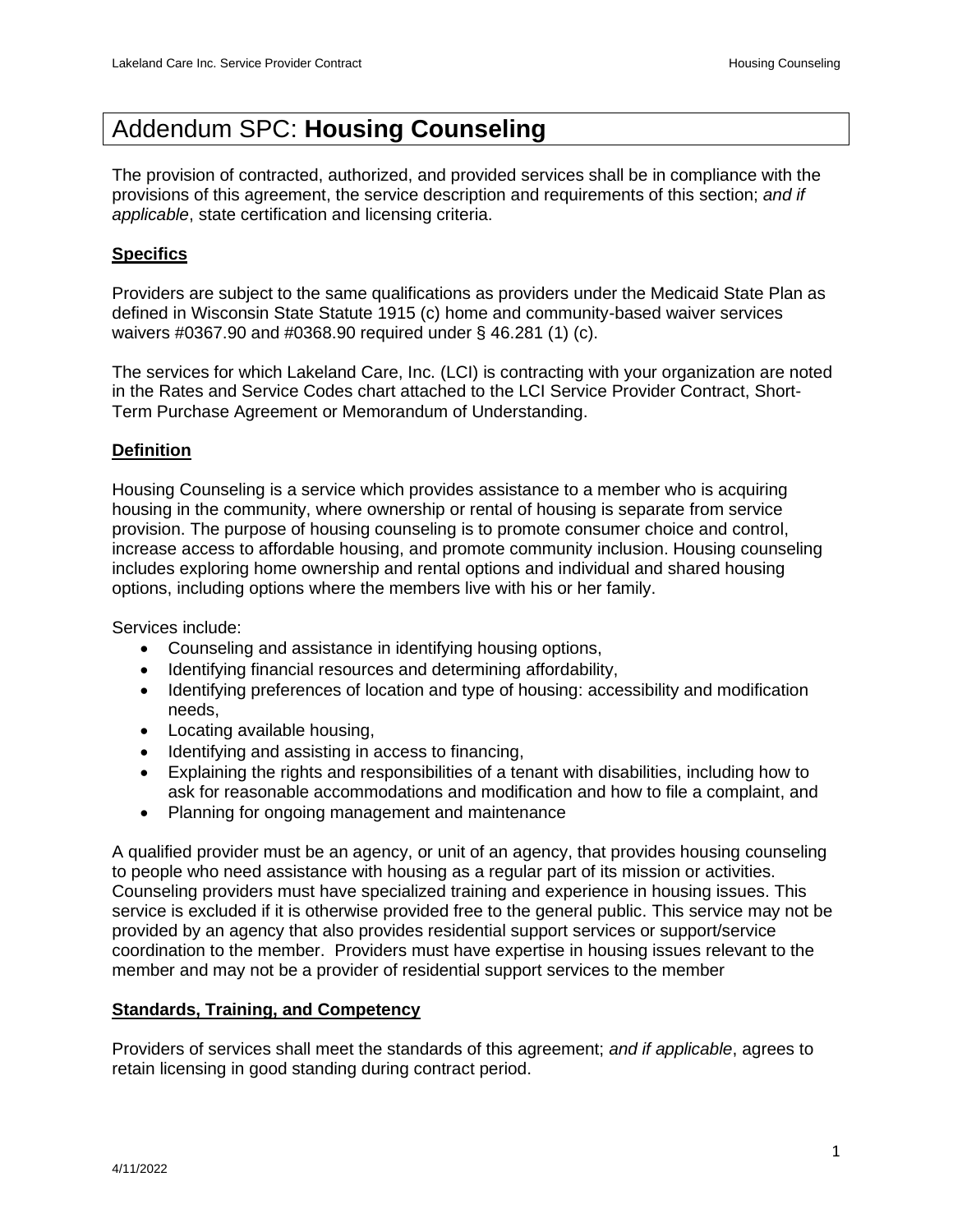Provider shall ensure that staff providing care to members is adequately trained and proficient in both the skills they are providing and in the needs of the member(s) receiving the services.

Training of staff providing services shall include:

- 1. Provider agency recording and reporting requirements for documentation, critical incident reporting, and other information and procedures necessary for the staff to ensure the health and safety of member(s) receiving supports
- 2. Training on the needs of the target group for the member(s) served under this agreement
- 3. Training on the provision of the services being provided
- 4. Training on the needs, strengths, and preferences of the individual(s) being served
- 5. Training on rights and confidentiality of individuals supported
- 6. Information and provider procedure for adherence to the LCI policies below:
	- a. Incident Management System
	- b. Restraint and Seclusion Policy and Procedure
	- c. Communication Expectations
	- d. Unplanned use of restrictive measure
	- e. Confidentiality

Provider shall ensure competency of individual employees performing services to the LCI members. Competency shall include assurance of the general skills and abilities necessary to perform assigned tasks.

### **Staff to Member Ratio**

Services shall be provided at a 1:1 ratio of provider staff to LCI member unless the description in the Rates and Service Codes chart of the agreement includes rates and services for ratios different from this level.

## **Staffing Assignment and Turnover**

The provision of successful services is attributable in large part to the strength of the relationship between a member and the staff directly providing the service. Given this contributory factor, provider agrees to make every effort to match and retain direct care staff under this agreement in a manner that optimizes consistency.

In order to establish and preserve this relationship, providers must take specific precautions to establish and monitor these services. Providers must have a process in place for:

- 1. Members to provide feedback on their experience with the employees performing these tasks and respond when appropriate.
- 2. Written information indicating who within the organization to contact with concerns, or questions related to the provision of services or direct care staff
- 3. Provider will forward documentation and/or feedback to the Interdisciplinary Team (IDT) staff to allow members to express concerns to individuals other than the individual who performs the task

Changes in staff assignments to specific members and within the organization are at the discretion of the provider. Provider agrees to take member requests for specific staff into consideration when assigning or reassigning staff to specific members and will notify the LCI IDT staff in their reporting of any changes to staff providing services.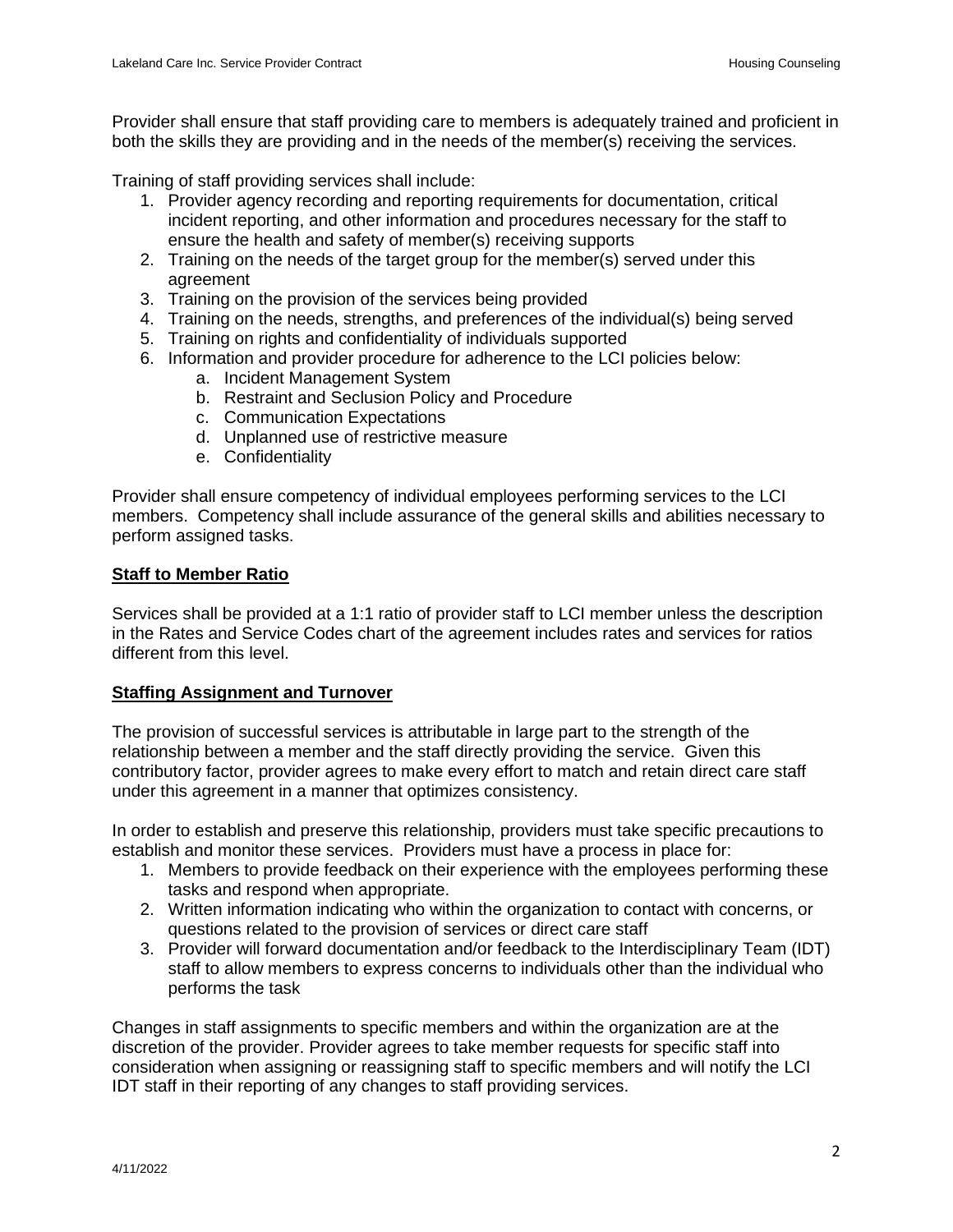## **Collaboration and Coordination of Care**

Through the use of the Resource Allocation Decision method (RAD), the LCI IDT staff shall assess the member's needs and outcomes to determine the amount of services to be authorized. The LCI IDT staff shall exchange pertinent information with the provider at the time the referral is made to assure all health and safety needs are provided during the services. This information exchange shall include the assessed needs and amount of authorized units as it relates to services.

All aspect of services shall be discussed between the LCI IDT staff, member or legal representative, and provider to ensure proper collaboration.

### **Agency Communication Responsibilities:**

Provider shall ensure a mechanism for recording and reporting to the IDT staff and other appropriate agencies incidents including:

- a. Changes in:
	- Condition (medical, behavioral, mental)
	- Medications, treatments, or MD order
	- Falls (with or without injury)
	- Urgent Care, Emergency Room or Hospitalization
	- Death: anticipated or unexpected
	- Any other circumstances warranting the completion of an agency incident or event report
	- Unplanned use of restrictive measure
- b. Communication/Coordination regarding:
	- Medical Equipment or Supplies
	- Plan of Care development and reevaluation
	- Transition difficulty, discharge planning
	- Ongoing Care Management

Note: Staff will first follow their own established in-house protocol. Staff will then inform the IDT of *any member circumstance that would warrant family or physician notification* that includes, but is not limited to the above circumstances.

#### **Documentation**

Providers shall comply with documentation as required by this agreement; *and if applicable*, state licensure and certification requirements as expressed by ordinance, state and federal rules and regulations applicable to the services covered by this contract.

At any time, the IDT staff may request:

- A written report to enhance the coordination and/or quality of care; which includes:
	- $\circ$  Changes in members' activities
	- o List of supportive tasks provided
	- o Ongoing concerns specific to the member
	- o Additional documentation of the services provided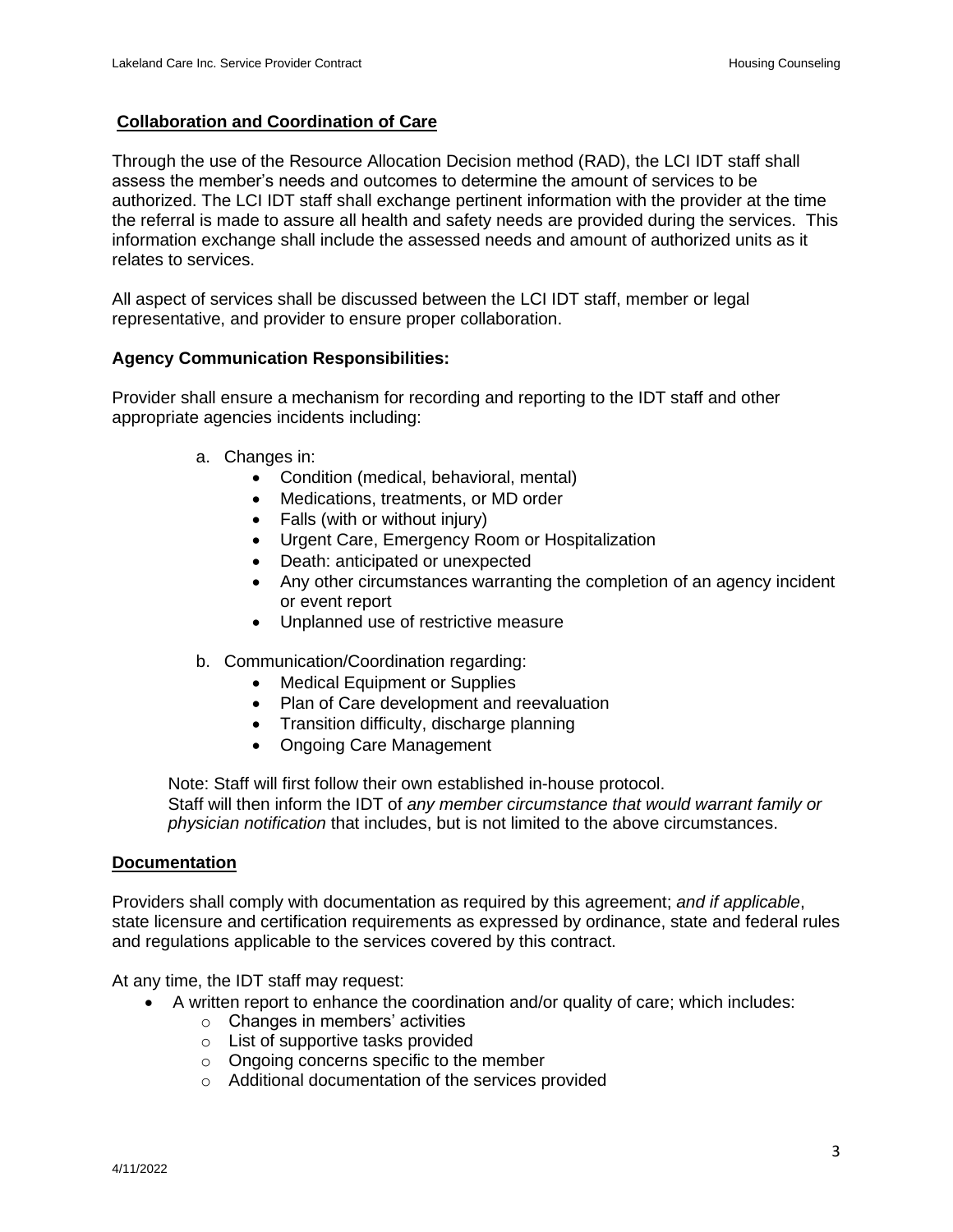#### **Billable Units**

Provider rates for provision of services will incorporate all administrative and business functions related to the provision of service. Contracted rates include the provision of administrative functions necessary for services and are not billable beyond units provided to each authorized member.

Providers should reference the Rates and Service Codes chart of the agreement for contract units and rates.

Providers should use increments as listed in the rates and service codes chart to bill LCI up to the authorized number of units for the member. Providers can only bill for services rendered to the member. Provider will refund LCI the total amount of any/all units billed without services rendered to the LCI member.

Providers are required to provide for all identified care needs during the provision of services and are specifically prohibited from billing fraudulently for additional services during the provision of these services.

Family Care services administered by LCI are funded by state and federal tax dollars though the Medical Assistance program. As a publicly-funded system, LCI strives to maintain the integrity of the program by ensuring that all services are billed as authorized by LCI, and as rendered to members. LCI ensures this protection, by regularly conducting random reviews of claims submitted by its contracted providers. LCI reserves the right to request verification documentation from providers. This could include but is not limited to: providers' case notes, files, documentation and records.

#### **Additional Considerations:**

- Services will be provided as identified and authorized by LCI IDT staff.
- Providers may not limit or deny any LCI member services due to dissatisfaction with their LCI contracted rate.
- LCI pre-authorizes all of its services. If provider bills for more units than authorized without prior authorization, these services may be denied.
- In the case that a LCI member cancels service, the provider must contact the LCI IDT staff. Services cancelled will not necessarily be rescheduled and should not be assumed by the provider.
- Provider will negotiate contract rates that include mileage and travel time associated with the provision of service
- Provider cannot bill LCI for the following circumstances:
	- $\circ$  When a member is discharged from the setting at the provider's request
	- o A member elects to move to a different setting
	- o A member goes on vacation
	- o A member attends a camp
	- $\circ$  A member dis-enrolls from LCI
	- o The death of member